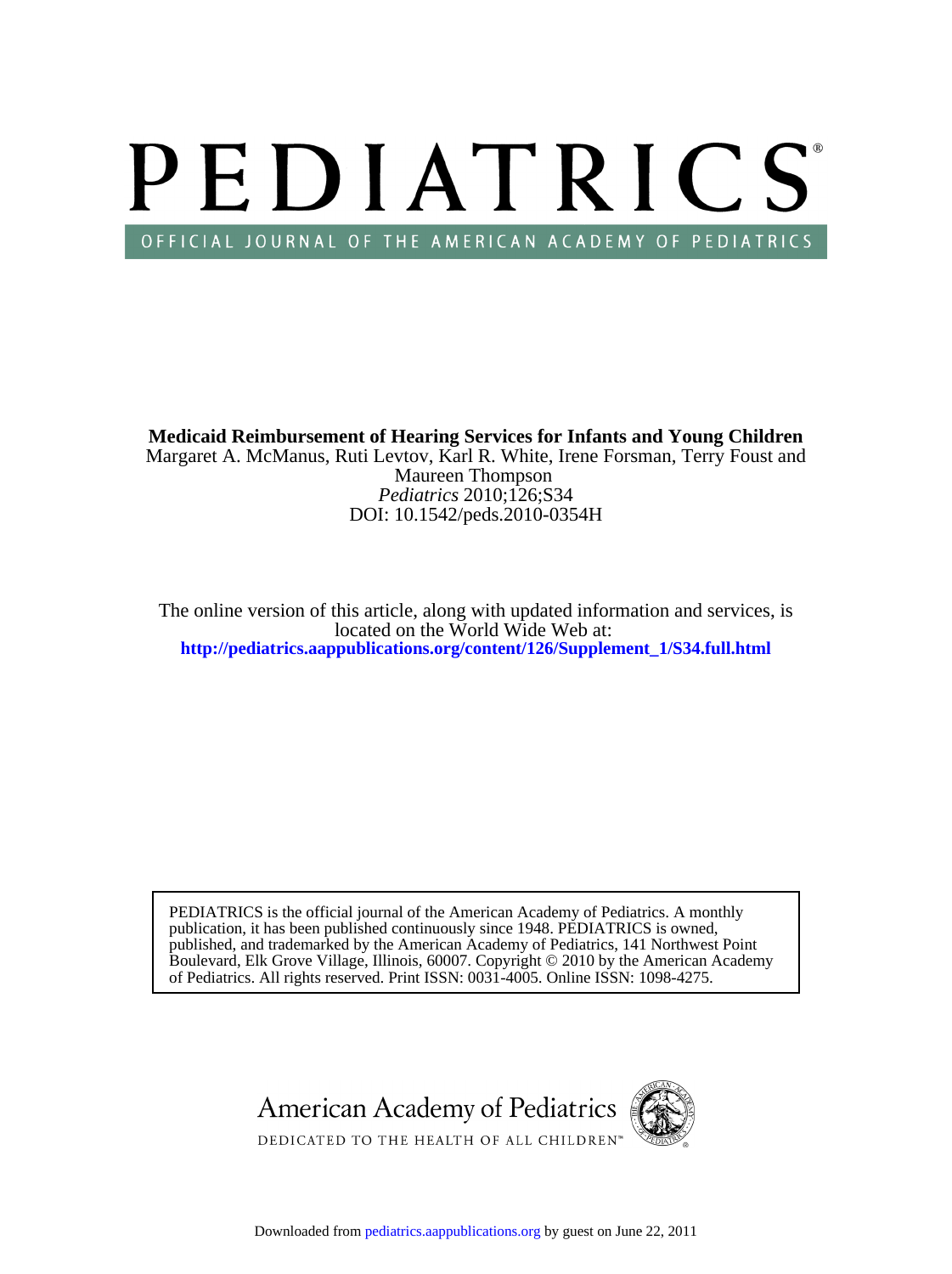# Medicaid Reimbursement of Hearing Services for Infants and Young Children

# abstract

As newborn hearing-screening programs have expanded, more and more infants and young children need hearing services. Medicaid is one of the primary sources of funding for such services and, by law, must establish payment rates that are sufficient to enlist enough providers to provide services. In this study we compared 2005 Medicaid reimbursement rates for hearing services for infants and young children in 15 states with the payment rates for the same services by Medicare and commercially available health insurance. On average, Medicaid rates for the same services were only 67% as high as Medicare and only 38% as high as commercial fees. Furthermore, most Medicaid rates declined from 2000 to 2005, and many states did not have billing codes for a significant number of the hearing services needed by infants and young children. These factors likely contribute to infants and young children with hearing loss not being able to get the hearing services they need to benefit from early identification of hearing loss. These data also raise questions about the extent to which states are meeting the federal requirement that Medicaid payments be sufficient to enlist enough providers so that care and services are adequately available to the general population in the geographic area. *Pediatrics* 2010;126:S34–S42

**AUTHORS:** Margaret A. McManus, MHS,<sup>a</sup> Ruti Levtov, PhD,<sup>a</sup> Karl R. White, PhD,<sup>b</sup> Irene Forsman, MS, RN,<sup>c</sup> Terry Foust, AuD,<sup>d</sup> and Maureen Thompson, MA<sup>e</sup>

*aMaternal and Child Health Policy Research Center, Washington, DC; bNational Center for Hearing Assessment and Management, Utah State University, Logan, Utah; <sup>c</sup> Maternal and Child Health Bureau, Health Resources and Services Administration, US Department of Health and Human Services, Rockville, Maryland; dIntermountain Health Care, Salt Lake City, Utah; and <sup>e</sup> American Speech Language Hearing Association, Washington DC*

#### **KEY WORDS**

deaf, hard-of-hearing, early intervention, newborn hearing screening

#### **ABBREVIATIONS**

EHDI—Early Hearing Detection and Intervention EPSDT—Early and Periodic Screening, Diagnosis, and Treatment CPT—*Current Procedural Terminology* HCPCS—Healthcare Common Procedure Coding System

The opinions expressed in this article are those of the authors and do not necessarily reflect those of the US Department of Health and Human Services or its components.

www.pediatrics.org/cgi/doi/10.1542/peds.2010-0354H

doi:10.1542/peds.2010-0354H

Accepted for publication May 19, 2010

Address correspondence to Margaret A. McManus, MHS, Maternal and Child Health Policy Research Center, 750 17th St NW, Suite 1100, Washington, DC 20006. E-mail: mmcmanus@mchpolicy.org

PEDIATRICS (ISSN Numbers: Print, 0031-4005; Online, 1098-4275).

Copyright © 2010 by the American Academy of Pediatrics

**FINANCIAL DISCLOSURE:** *The authors have indicated they have no financial relationships relevant to this article to disclose.*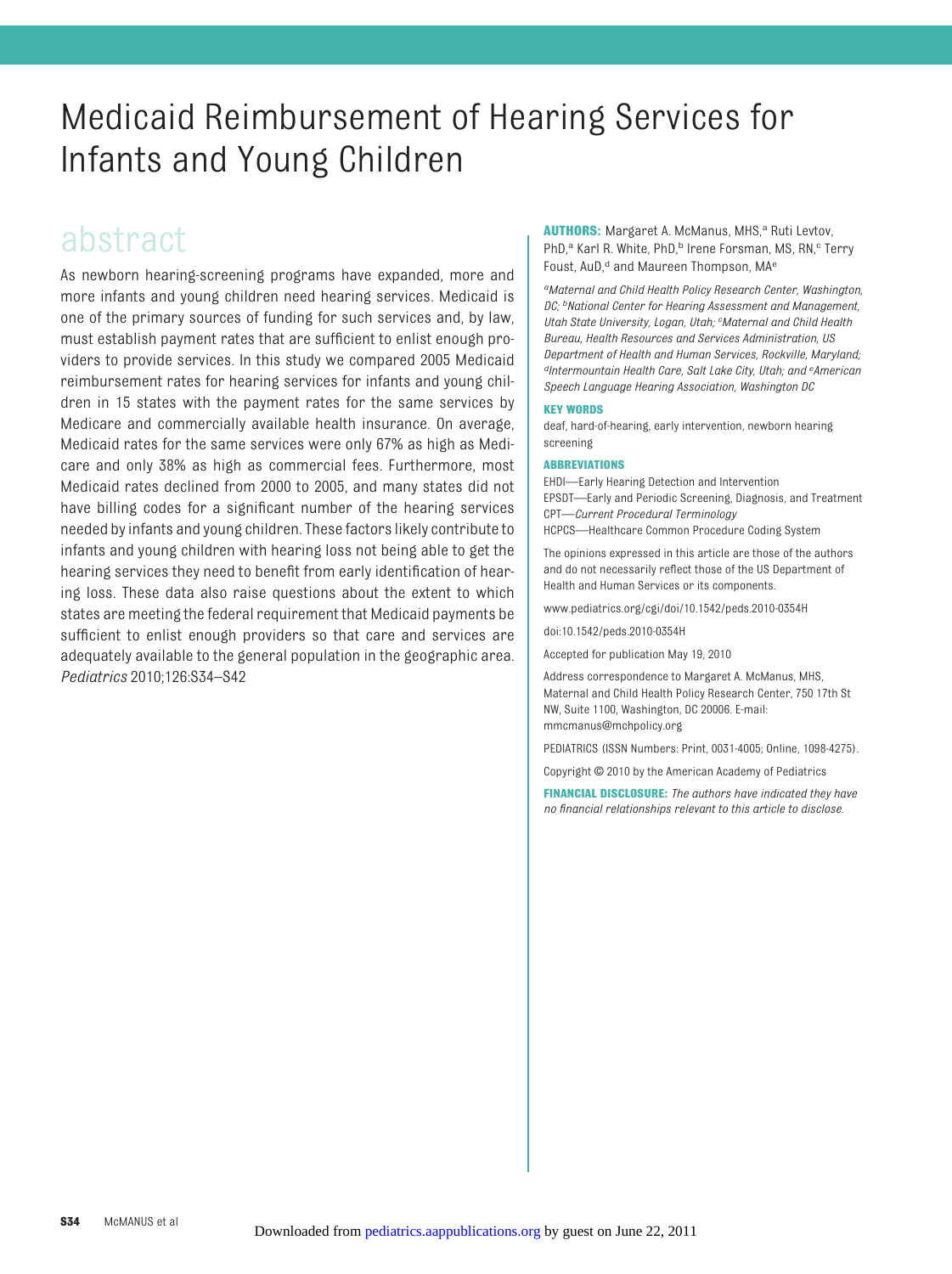Approximately 95% of newborns are screened for hearing loss before leaving the hospital, and all states have established Early Hearing Detection and Intervention (EHDI) programs.<sup>1</sup> Consequently, substantially more infants and young children are being identified with hearing loss, and there is a significantly increased need for early audiological, medical, and educational services for these infants and young children. Not surprisingly, concerns about how to pay for such services have been raised.<sup>2,3</sup>

Because Medicaid is the largest single insurer of children in the United States, its reimbursement policies significantly affect access to care for millions of children. National data show that approximately one-third of all children in the United States are enrolled in Medicaid.4One of the primary mechanisms by which Medicaid services are provided to children is the Early and Periodic Screening, Diagnosis, and Treatment (EPSDT) program, which is a mandatory benefit that focuses on the prevention and early treatment of children's health problems.5

Under Medicaid law,<sup>6</sup> states have considerable discretion in developing their own payment methods and rates as long as 3 requirements are met:

- 1. Payment methods and procedures must be consistent with efficiency, economy, and quality of care.
- 2. Payments must be sufficient to enlist enough providers so that care and services are available to at least the extent they are available to the general population in the geographic area.
- 3. Except for some special circumstances that are not relevant for this article, providers must accept Medicaid reimbursement as payment in full.

Whether the second statutory requirement is met is particularly important

for families of infants and young children with hearing loss. As discussed in other articles in this supplemental issue,7,8 the lack of qualified pediatric audiologists is one of the biggest obstacles to providing high-quality services to infants and young children with hearing loss and their families.<sup>2</sup> In addition, ensuring that payments are sufficient to enlist enough providers has been the subject of extensive debate and even lawsuits in several states regarding the provision of health care services.9

State Medicaid officials recognize that reimbursement rates are often well below the actual cost incurred to provide care to Medicaid-insured children. However, faced with serious fiscal difficulties, most states have elected not to increase provider payments but, rather, to extend coverage to the growing number of children who are eligible for Medicaid. Between 2003 and 2004, one-third of states actually froze or reduced fee-for-service provider payments.6,10 Research has also revealed that pediatricians cite low reimbursement as the key factor that limits their participation in Medicaid, and nearly one-third of pediatricians have reported that they would accept more Medicaid patients if reimbursement rates were increased.4,9,10

Until recently, little attention has been directed at the adequacy of Medicaid reimbursement for audiology and speech-language pathology services despite the fact that significant hearing loss is the most frequent birth defect in the United States;  $\sim$ 3 in 1000 newborns have a permanent hearing loss.<sup>11,12</sup> By the time children reach school age, the prevalence triples to at least 10 in 1000.13

In addition to the fact that permanent hearing loss has significant negative impact for a relatively large number of children if it is not identified and treated at a very young age, $11$  3 other factors underscore the need for an objective analysis of Medicaid reimbursement rates of hearing services for children. First, new medical standards and technology for infants and children with hearing loss have been adopted in the last 10 years but may not yet be incorporated into states' EPSDT policies and procedures.14 Second, a serious shortage of qualified pediatric audiologists is adversely affecting timely access to care for all children, but especially low-income children.2,7,8 Third, progress in evaluating and intervening early with children suspected of having hearing loss has not kept pace with our national Healthy People 2010 goals,15 which call for an increase in the proportion of newborns who are screened for hearing loss by the age of 1 month, have an audiologic evaluation before the age of 3 months, and are enrolled in appropriate intervention before the age of 6 months.

Our study addressed the following questions:

- 1. Do state Medicaid agencies have reimbursable codes for a comprehensive set of hearing services for children?
- 2. What are states' payment policies for children's hearing services?
- 3. Did the amount of reimbursement for children's hearing services change between 2000 and 2005?
- 4. How do state Medicaid fees for children's hearing services compare to Medicare and commercial fees?

The goal of the study was to assess whether Medicaid is providing payment for children's hearing services in ways that are likely to support or interfere with the provision of timely and appropriate services for children identified with permanent hearing loss.

### **METHODOLOGY**

Information for this study was obtained from a survey of 15 states (Idaho, Illinois, Iowa, Kentucky, Maine,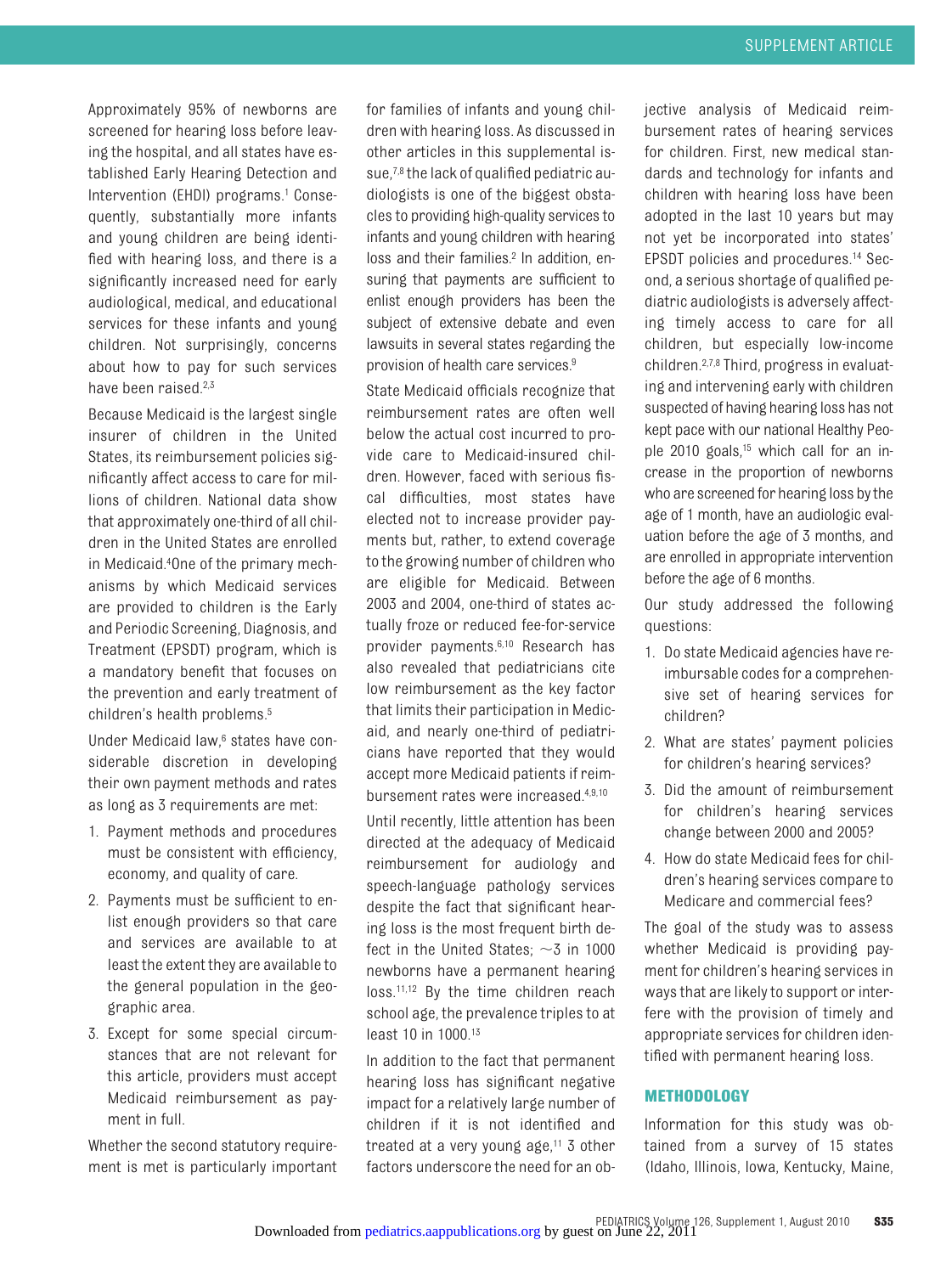Maryland, Massachusetts, New Mexico, North Dakota, Ohio, Oklahoma, Texas, Vermont, Washington, and Wyoming) conducted by the Maternal and Child Health Policy Research Center between January and March 2005 and compared with a previous survey conducted between November 2000 and February 2001.16 Six states (Arizona, Connecticut, Delaware, Minnesota, Oregon, and Tennessee) that relied exclusively on capitated managed care organizations were excluded. Therefore, the fees presented in this article are direct provider payments for services provided to children in fee-for-service arrangements, primary care case management systems, or in managed care organizations that carve out audiology services from a managed care contract.

Sixty-five codes for children's hearing services were examined, including codes for audiologic diagnostic evaluation and treatment services, hearing, speech, and language function tests, hearing aid services, cochlear implant services, and assistive communication services. For each service, we determined whether states had a billable *Current Procedural Terminology* (CPT) code or a Healthcare Common Procedure Coding System (HCPCS) code. We then examined the average, range, and distribution of payments for 2005 and compared them to fees paid in 2000 on the basis of a previous study.17 To assess payment adequacy, we analyzed differences in 2005 Medicaid and Medicare fees on the basis of Medicare fee schedules for audiologists published by the Centers for Medicare & Medicaid Services.18 We also analyzed differences in Medicaid and commercial fees on the basis of actuarial data from Milliman, Inc, which conducted an evaluation for the American Speech-Language-Hearing Association of the fees paid for certain hearing assessment and treatment services, supplies, and devices in a typical employer-sponsored health insurance plan. Milliman calculated the prevalence of the procedures and the unit cost of providing the procedures from a large database of commercial claim encounters. The report also used the Milliman health care guidelines, which reflect a level of utilization and charges per service associated with typical employer-sponsored health care coverage in the United States.<sup>19</sup>

### **RESULTS**

Data were analyzed with respect to fees paid for various services related to children's health services, how those fees changed from 2000 to 2005, and how the fees compared to fees paid for the same services by Medicare and commercial providers.

# **Billable Codes, Current Fees, and Payment Trends for Specific Hearing Services**

Results are presented for children's hearing services in 5 areas: (1) audiologic, diagnostic, evaluation, and treatment services; (2) audiologic function tests; (3) hearing aid services; (4) cochlear implant services; and (5) assistive communication services.

# *Audiologic Diagnostic, Evaluation, and Treatment Services*

This category included services related to (1) evaluation of speech, language, voice, communication, auditory processing, and aural rehabilitation status and (2) treatment of these disorders. In 2005, 13 of the 15 states in our study had a billable code for diagnostic evaluation services. The average payment rate for this service was \$59.98 (range: \$12.10 –\$127.42) as shown in Table 1. The vast majority of states paid rates for these services that were in the lowest to middle fee distribution level (in other words, most states paid between \$12.10 and \$50.54). Medicaid fees for diagnostic and evaluation services were, on average, 32% higher than fees paid in these same states in 2000, as shown in Table 2.

For audiologic treatment services, 2 states did not have a billable code. For the remaining states, Medicaid agencies reimbursed less for audiologic treatment than for evaluation services and paid, on average, \$39.16 (range: \$10.38 –\$69.03). The most likely factor accounting for the wide range in Medicaid payment rates for these 2 services is the length of the visit (15, 30, or 60 minutes), which is not distinguished in CPT codes. Compared with evaluation services, almost one-third of the states had fees for audiologic treatment in the highest fee distribution. Over the 5-year study period, Medicaid fees for this service increased by 21%.

# *Audiologic Function Tests*

To detect permanent hearing loss at an early age, a variety of audiologic function tests are used with infants and young children. Almost all states had billable codes for each of the 15 audiologic function tests analyzed in this study; the exceptions were for select picture audiometry, auditory evoked potentials for evoked response audiometry, and/or testing of the central nervous system (limited), which were not used by 1 to 4 of the 15 states.

Medicaid fees for audiologic tests varied significantly; payment for comprehensive auditory evoked potentials was at the highest average rate (\$90.76), and payment for acoustic reflex testing was at the lowest (\$11.21). There were a number of noteworthy payment patterns. For example, the average payment for CPT code 92587 (evoked otoacoustic emissions: limited) was \$45.05 (range: \$16.00 – \$59.01). This test typically requires  $\sim$ 15 minutes by a technician who has had a few hours of training and uses a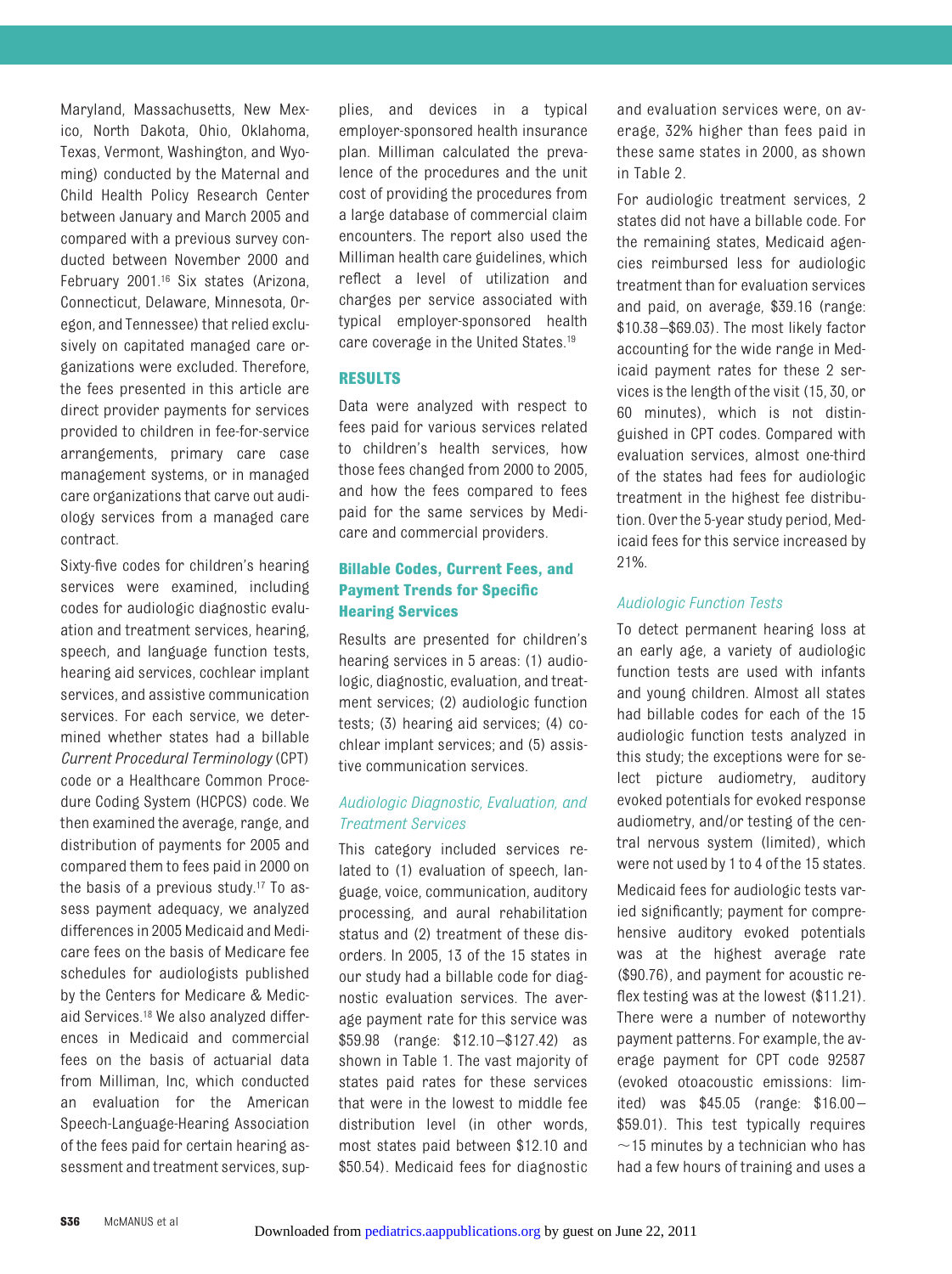**TABLE 1** Average Medicaid Fee-For-Service Payment Amounts for Hearing Services in 15 States, 2005

| CPT or HCPCS Code         | <b>Audiology Services</b>                                                                                                                 |                  | Average Payment                      | Range of Payments                | Lowest         | Middle         | Highest        |
|---------------------------|-------------------------------------------------------------------------------------------------------------------------------------------|------------------|--------------------------------------|----------------------------------|----------------|----------------|----------------|
|                           |                                                                                                                                           | \$               | No. of<br><b>States</b><br>Reporting | (Low to High), \$                | Third,<br>$\%$ | Third,<br>%    | Third,<br>%    |
| Audiologic diagnostic,    |                                                                                                                                           |                  |                                      |                                  |                |                |                |
| evaluation, and           |                                                                                                                                           |                  |                                      |                                  |                |                |                |
| treatment services        |                                                                                                                                           |                  |                                      |                                  |                |                |                |
| 92506                     | Evaluation of speech, language, voice communication,<br>auditory processing, and/or aural rehabilitation<br>status                        | 59.98            | 13                                   | 12.10-127.42                     | 38.46          | 53.85          | 7.69           |
| 92507                     | Treatment of speech, language, voice communication,<br>and/or auditory processing disorder (includes<br>aural rehabilitation), individual | 39.16            | 13                                   | 10.38-69.03                      | 38.46          | 30.77          | 30.77          |
| Audiologic function tests |                                                                                                                                           |                  |                                      |                                  |                |                |                |
| 92551                     | Pure tone screening test                                                                                                                  | 11.97            | 14                                   | $4.00 - 17.58$                   | 21.43          | 28.57          | 50.00          |
| 92552                     | Pure tone audiometry, air only                                                                                                            | 12.62            | 15                                   | 6.00-17.38                       | 13.33          | 53.33          | 33.33          |
| 92553                     | Pure tone audiometry, air and bone                                                                                                        | 19.29            | 14                                   | 13.97-26.06                      | 35.71          | 42.86          | 21.43          |
| 92555                     | Speech audiometry threshold                                                                                                               | 11.37            | 14                                   | 8.99-15.20                       | 50.00          | 28.57          | 21.43          |
| 92556                     | Speech audiometry with speech recognition                                                                                                 | 18.09            | 15                                   | $9.00 - 40.00$                   | 86.67          | 6.67           | 6.67           |
| 92557                     | Comprehensive audiometry threshold                                                                                                        | 36.86            | 15                                   | 28.10-47.42                      | 33.33          | 53.33          | 13.33          |
| 92567                     | Tympanometry                                                                                                                              | 15.68            | 15                                   | $5.50 - 21.00$                   | 6.67           | 33.33          | 60.00          |
| 92568                     | Acoustic reflex testing                                                                                                                   | 11.21            | 15                                   | $4.50 - 15.00$                   | 13.33          | 33.33          | 53.33          |
| 92579                     | Visual reinforcement audiometry                                                                                                           | 19.66            | 14                                   | $4.50 - 28.60$                   | 7.14           | 42.86          | 50.00          |
| 92582                     | Conditioning play                                                                                                                         | 20.82            | 13                                   | 11.88-28.60                      | 23.08          | 46.15          | 30.77          |
| 92583                     | Select picture                                                                                                                            | 22.72            | 11                                   | $4.50 - 35.11$                   | 18.18          | 27.27          | 54.55          |
| 92585                     | Auditory evoked potentials for evoked response<br>audiometry and/or testing of central nervous<br>system, comprehensive                   | 90.76            | 15                                   | 45.11-140.00                     | 26.67          | 53.33          | 20.00          |
| 92586                     | Auditory evoked potentials for evoked response<br>audiometry and/or testing of central nervous                                            | 56.59            | 11                                   | 43.21-72.40                      | 36.36          | 36.36          | 27.27          |
|                           | system, limited                                                                                                                           |                  |                                      |                                  |                |                |                |
| 92587                     | EOEs, limited                                                                                                                             | 45.05            | 15                                   | 16.00 - 59.01                    | 6.67           | 33.33          | 60.00          |
| 92588                     | EOEs, comprehensive or diagnostic                                                                                                         | 61.48            | 15                                   | 26.00-77.47                      | 6.67           | 26.67          | 66.67          |
| Hearing aid services      |                                                                                                                                           |                  |                                      |                                  |                |                |                |
| 92590                     | Hearing aid exam and selection, monaural                                                                                                  | 42.86            | 10                                   | 16.92-65.00                      | 20.00          | 50.00          | 30.00          |
| 92591                     | Hearing aid exam and selection, binaural                                                                                                  | 62.84            | 10                                   | 36.24-165.00                     | 80.00          | 10.00          | 10.00          |
| 92592                     | Hearing aid check, monaural                                                                                                               | 18.80            | 9                                    | $10.61 - 35.00$                  | 66.67          | 22.22          | 11.11          |
| 92593                     | Hearing aid check, binaural                                                                                                               | 26.01            | 10                                   | 13.07-45.00                      | 50.00          | 20.00          | 30.00          |
| 92594                     | Electroacoustic evaluation for hearing aid, monaural                                                                                      | 16.78            | 8                                    | 11.48-16.25                      | 12.50          | 12.50          | 75.00          |
| 92595                     | Electroacoustic evaluation for hearing aid, binaural                                                                                      | 49.03            | $\overline{7}$                       | 8.71-200.00                      | 85.71          | 0.00           | 14.29          |
| 92596                     | Ear protector evaluation                                                                                                                  | 17.79            | $\overline{7}$                       | 13.93-23.53                      | 57.14          | 28.57          | 14.29          |
| V5010                     | Assessment for hearing aid                                                                                                                | 36.00            | $\overline{4}$                       | 12.56-62.12                      | 50.00          | 25.00          | 25.00          |
| V5011                     | Fitting orientation/checking of hearing aid                                                                                               | 24.64            | $\overline{4}$                       | $5.00 - 40.00$                   | 25.00          | 25.00          | 50.00          |
| V5014                     | Repair, modification of hearing aid                                                                                                       | 136.37           |                                      | 80.48-250.00                     | 75.00          | 0.00           | 25.00          |
| V5090                     | Dispensing fee, unspecified hearing aid                                                                                                   | 237.38           | 5                                    | 75.00-350.00                     | 20.00          | 40.00          | 40.00          |
| V5110                     | Dispensing fee, bilateral, in the ear                                                                                                     | 500.00           | 2                                    | 300.00-700.00                    | 50.00          | 0.00           | 50.00          |
| V5160<br>V5241            | Dispensing fee, binaural, BTE<br>Dispensing fee, monaural hearing aid, any type                                                           | 346.28           | 8                                    | 100.00-700.00                    | 25.00          | 62.50          | 12.50          |
| V5050                     | Hearing aid monaural, in the ear                                                                                                          | 240.94<br>411.69 | 6                                    | 120.00-350.00<br>350.00 - 467.00 | 16.67<br>20.00 | 50.00          | 33.33          |
| V5060                     | Hearing aid monaural (BTE)                                                                                                                | 409.39           | 10<br>10                             | 350.00-465.07                    | 20.00          | 50.00          | 30.00<br>30.00 |
| V5130                     | Hearing aid binaural, in the ear                                                                                                          | 779.28           | 9                                    | 400.00-950.00                    | 11.11          | 50.00<br>22.22 | 66.67          |
| V5140                     | Hearing aid binaural, BTE                                                                                                                 | 775.89           | 9                                    | 400.00-960.68                    | 11.11          | 22.22          | 66.67          |
| V5247                     | Hearing aid, digitally programmable analog,                                                                                               | 529.25           | 5                                    | 350.00-1070.25                   | 80.00          | 0.00           | 20.00          |
|                           | monaural, BTE                                                                                                                             |                  |                                      |                                  |                |                |                |
| V5253                     | Hearing aid, digitally programmable, binaural, BTE                                                                                        | 1022.85          | 5                                    | 400.00-1987.24                   | 60.00          | 20.00          | 20.00          |
| V5257                     | Hearing aid, digital, monaural, BTE                                                                                                       | 394.00           | 4                                    | 350.00 - 450.00                  | 50.00          | 25.00          | 25.00          |
| V5261                     | Hearing aid, digital, binaural, BTE                                                                                                       | 688.00           | 4                                    | 400.00-900.00                    | 25.00          | 25.00          | 50.00          |
| V5264                     | Ear mold/insert, not disposable, any type                                                                                                 | 30.83            | 9                                    | 15.00 - 45.00                    | 22.22          | 33.33          | 44.44          |
| V5265                     | Ear mold/insert, disposable, any type                                                                                                     | 34.43            | 3                                    | 19.80 - 45.00                    | 33.33          | 0.00           | 66.67          |
| V5266                     | Battery for use in hearing device                                                                                                         | 3.98             | 11                                   | $1.00 - 20.00$                   | 90.91          | 0.00           | 9.09           |
| V5267                     | Hearing aid supplies/accessories                                                                                                          |                  | $\rm{a}$                             | 21.50-21.50                      | $\mathsf a$    | $\rm{a}$       | a              |
| V5275                     | Ear impression, each                                                                                                                      |                  | $\rm{a}$                             | $\rm{a}$                         | $\rm{a}$       | $\mathsf a$    | $\rm{a}$       |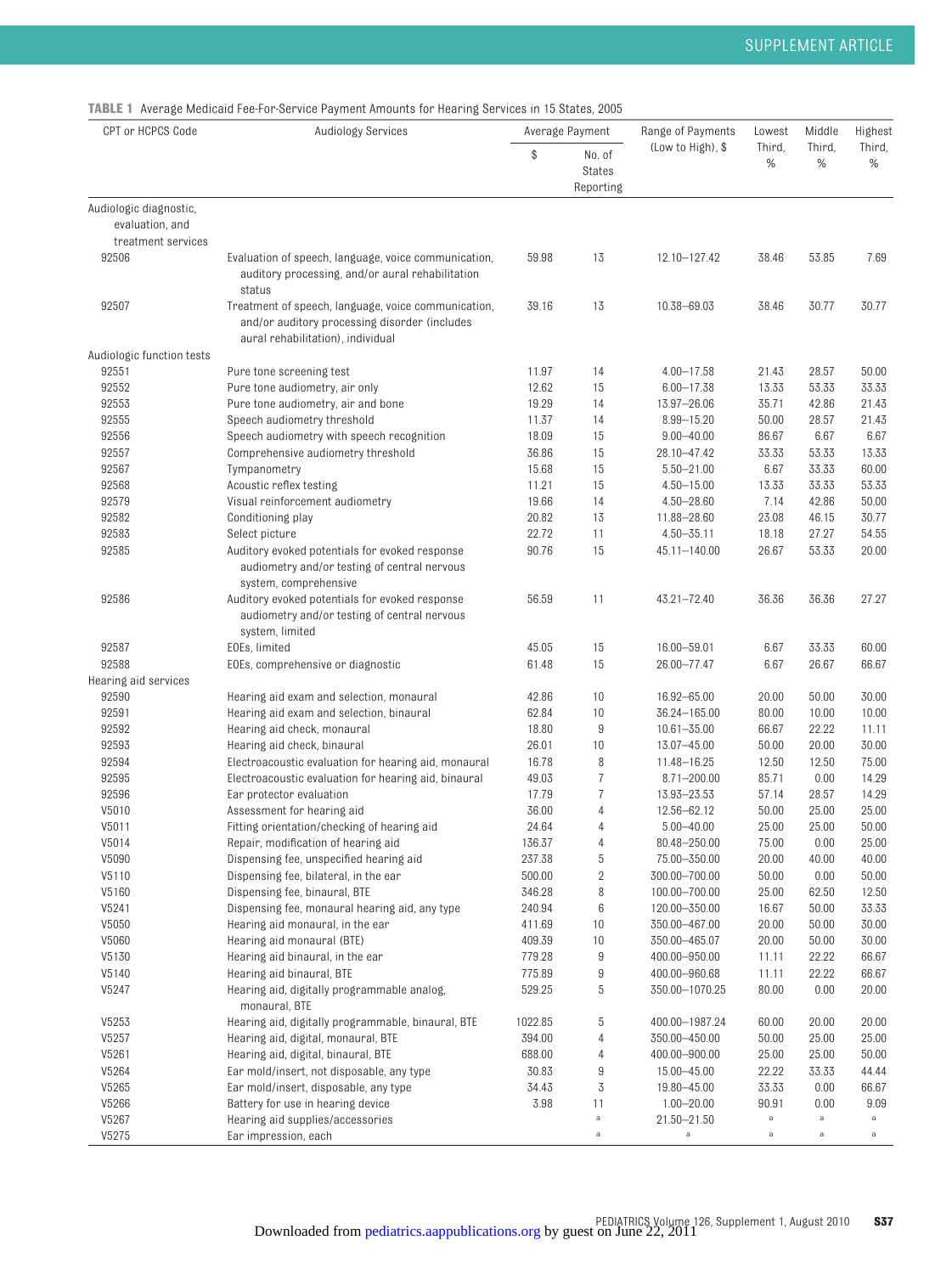#### **TABLE 1** Continued

| CPT or HCPCS Code            | Audiology Services                                                                               |           | Average Payment                      | Range of Payments     | Lowest<br>Third,<br>% | Middle<br>Third.<br>% | Highest<br>Third,<br>$\%$ |
|------------------------------|--------------------------------------------------------------------------------------------------|-----------|--------------------------------------|-----------------------|-----------------------|-----------------------|---------------------------|
|                              |                                                                                                  | \$        | No. of<br><b>States</b><br>Reporting | (Low to High), \$     |                       |                       |                           |
| V5299                        | Hearing service miscellaneous                                                                    | 151.50    | 4                                    | 25.00-401.00          | 75.00                 | 0.00                  | 25.00                     |
| Cochlear implant<br>services |                                                                                                  |           |                                      |                       |                       |                       |                           |
| L8614                        | Cochlear device/system                                                                           | 15 247.53 | $\overline{4}$                       | 14 074 16 - 17 127 00 | 50.00                 | 25.00                 | 25.00                     |
| L8616                        | Microphone for use with cochlear implant device,<br>replacement                                  | 84.36     | 3                                    | 82.70-85.19           | 33.33                 | 0.00                  | 66.67                     |
| L8617                        | Transmitting coil for use with cochlear implant<br>device, replacement                           | 73.68     | 3                                    | 72.23-74.40           | 33.33                 | 0.00                  | 66.67                     |
| L8618                        | Transmitter cable for use with cochlear implant<br>device, replacement                           | 20.95     | $\overline{2}$                       | 20.64-21.25           | 50.00                 | 0.00                  | 50.00                     |
| L8619                        | Cochlear implant external speech processor,<br>replacement                                       | 5366.23   | 5                                    | 41.95-7352.00         | 20.00                 | 0.00                  | 80.00                     |
| L8620                        | Lithium ion battery for use with cochlear implant<br>device, replacement, each                   | 51.94     | 3                                    | 50.93-52.45           | 33.33                 | 0.00                  | 66.67                     |
| L8621                        | Zinc air battery for use with cochlear implant device,<br>replacement, each                      | 0.85      | 3                                    | $0.50 - 1.56$         | 66.67                 | 0.00                  | 33.33                     |
| L8622                        | Alkaline battery for use with cochlear implant device,<br>any size, replacement                  | 0.59      | 4                                    | $0.26 - 1.56$         | 75.00                 | 0.00                  | 25.00                     |
| 92510                        | Aural rehabilitation, following cochlear implant with<br>or without speech processor programming | 81.63     | 12                                   | 20.99-132.13          | 25.00                 | 41.67                 | 33.33                     |
| 92601                        | Cochlear implant follow-up exam, $\leq 7$ y of age                                               | 84.82     | 11                                   | 49.00-125.98          | 27.27                 | 45.45                 | 27.27                     |
| 92602                        | Reprogram cochlear implant, <7 y                                                                 | 60.58     | 11                                   | 37.80-87.97           | 36.36                 | 36.36                 | 27.27                     |
| 92603                        | Cochlear implant follow-up exam, $>7$ y                                                          | 57.79     | 11                                   | 36.12-83.26           | 36.36                 | 36.36                 | 27.27                     |
| 92604                        | Reprogram cochlear implant, >7 y                                                                 | 40.40     | 11                                   | 24.78-55.75           | 36.36                 | 27.27                 | 36.36                     |

EOEs indicates evoked otoacoustic emissions; BTE, behind the ear.

a Data for this service were not reported by any state, or values in the table could not be calculated because there was no range in reported values.

piece of handheld equipment that costs approximately \$4000. Visual reinforcement audiometry (CPT code 92579), on the other hand, had an average reimbursement rate of \$19.66 (range: \$4.50 –\$28.60) but requires a specially designed sound booth with an adjoining observation room (which costs at least \$35 000) and an additional \$25 000 worth of equipment. A licensed audiologist with extensive specialized training and an assistant are needed for 1 to 2 hours to complete the test. The Medicaid fee schedules for almost all of the audiologic function tests declined from 2000 to 2005.

#### *Hearing Aid Services*

The 29 hearing aid services examined in this study included CPT codes for hearing aid examinations and HCPCS codes for hearing aid fitting and repairs as well as for different types of hearing aids. Twelve of the 29 hearing aid codes are new since 2000. State Medicaid reimbursement policies for hearing aid services are much more varied than for either diagnostic and treatment services or audiologic function tests. Several states set their fees on the basis of manual pricing or bundled multiple services into a single fee. The hearing aid services least likely to have allowable billing codes were dispensing fees (bilateral, in the ear) and ear impressions. The hearing aid services most likely to be paid on the basis of billed charges are hearing aid repair, hearing aid supplies, and miscellaneous hearing aid services. Five of the 15 states in our sample had no billable codes for digitally programmable hearing aids, and 1 of these 5 states had no billable codes for any hearing aid service. The range of Medicaid payments for hearing aid services is dramatic. For example, a provider in the state with the highest rate would be reimbursed 20 times as much for performing an electroacoustic evaluation for a binaural hearing aid as a provider in the state with the lowest rate. Other significant payment differences can be seen with digitally programmable hearing aids, the payment for which ranged from \$350 to \$1070 (monaural) and \$400 to \$1987 (binaural).

Fees for half of the hearing aid codes that existed in both 2000 and 2005 declined over the 5-year period. For example, the average rates for electroacoustic evaluation for hearing aid (binaural) decreased 35%, whereas most other fees declined by  $\sim$  5%.

#### *Cochlear Implant Services*

Of the 13 cochlear implant services analyzed, 10 had been added since 2000.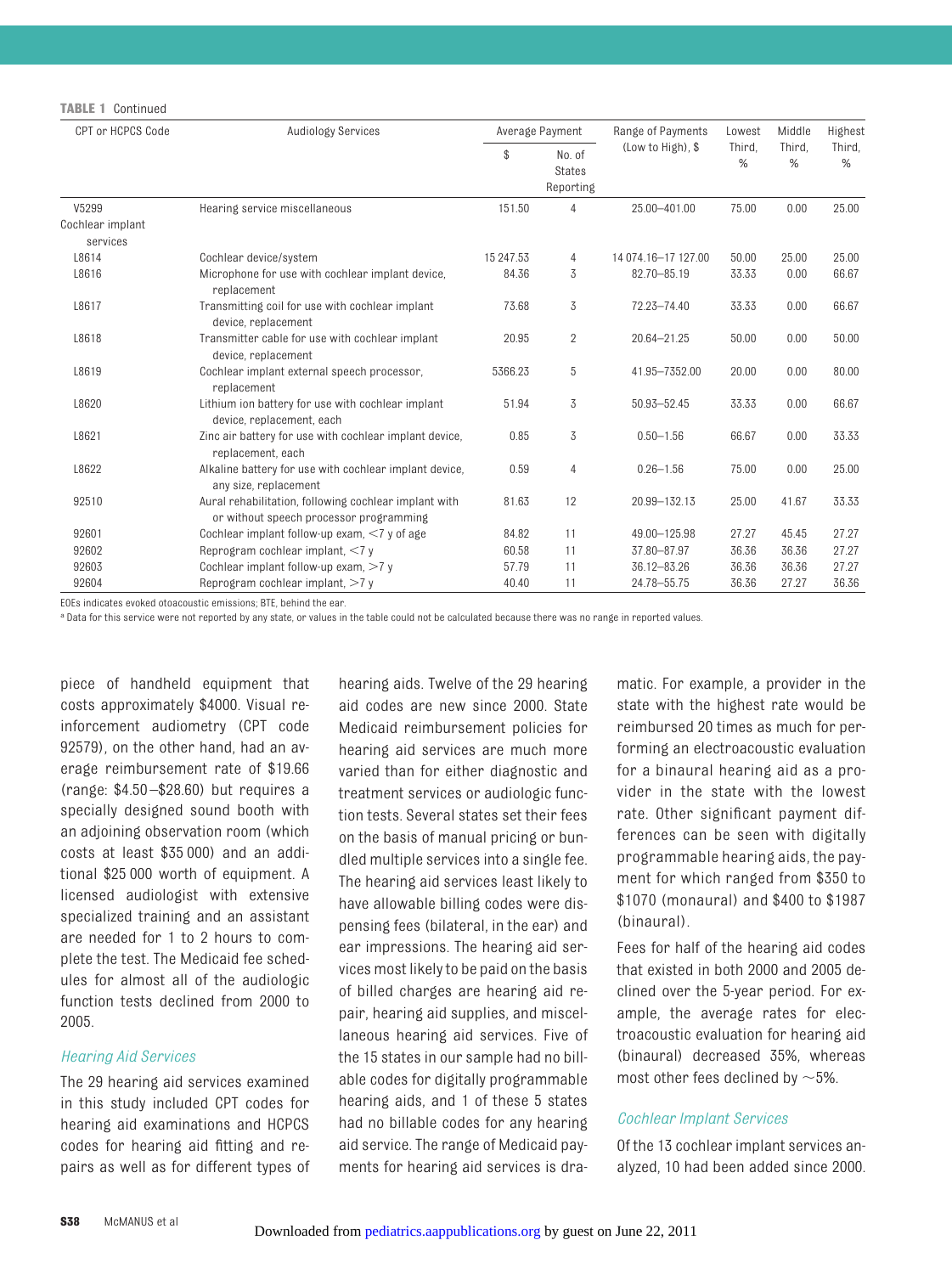**TABLE 2** Trends in State Medicaid Fee-For-Service Payment Amounts for Hearing Services in 15 States, 2000 and 2005

| CPT or HCPCS Code         | Audiology Services                                                                                                                     | Average Payments, \$ | Percentage |              |
|---------------------------|----------------------------------------------------------------------------------------------------------------------------------------|----------------------|------------|--------------|
|                           |                                                                                                                                        | 2000                 | 2005       | Change       |
| Audiologic diagnostic     |                                                                                                                                        |                      |            |              |
| evaluation and            |                                                                                                                                        |                      |            |              |
| treatment services        |                                                                                                                                        |                      |            |              |
| 92506                     | Evaluation of speech, language, voice communication, auditory processing, and/or aural<br>rehabilitation status                        | 45.40                | 59.98      | 32           |
| 92507                     | Treatment of speech, language, voice communication, and/or auditory processing disorder<br>(includes aural rehabilitation), individual | 32.49                | 39.16      | 21           |
| Audiologic function tests |                                                                                                                                        |                      |            |              |
| 92551                     | Pure tone screening test                                                                                                               | 11.67                | 11.97      | 3            |
| 92552                     | Pure tone audiometry, air only                                                                                                         | 13.91                | 12.62      | $-9$         |
| 92553                     | Pure tone audiometry, air and bone                                                                                                     | 21.10                | 19.29      | $-9$         |
| 92555                     | Speech audiometry threshold                                                                                                            | 11.15                | 11.37      | 2            |
| 92556                     | Speech audiometry with speech recognition                                                                                              | <b>NC</b>            | 18.09      |              |
| 92557                     | Comprehensive audiometry threshold                                                                                                     | 37.54                | 36.86      | $^{-2}$      |
| 92567                     | Tympanometry                                                                                                                           | 15.96                | 15.68      | $-2$         |
| 92568                     | Acoustic reflex testing                                                                                                                | 11.34                | 11.21      | $-1$         |
| 92579                     | Visual reinforcement audiometry                                                                                                        | 20.79                | 19.66      | $-5$         |
| 92582                     | Conditioning play                                                                                                                      | 25.26                | 20.82      | $-18$        |
| 92583                     | Select picture                                                                                                                         | 25.86                | 22.72      | $-12$        |
| 92585                     | Auditory evoked potentials for evoked response audiometry and/or testing of central<br>nervous system, comprehensive                   | 105.82               | 90.76      | $-14$        |
| 92586                     | Auditory evoked potentials for evoked response audiometry and/or testing of central<br>nervous system, limited                         | 60.14                | 56.59      | $-6$         |
| 92587                     | EOEs, limited                                                                                                                          | 45.63                | 45.05      | $-1$         |
| 92588                     | EOEs, comprehensive or diagnostic                                                                                                      | 62.87                | 61.48      | $-2$         |
| Hearing aid services      |                                                                                                                                        |                      |            |              |
| 92590                     | Hearing aid exam and selection, monaural                                                                                               | 63.21                | 42.86      | $-32$        |
| 92591                     | Hearing aid exam and selection, binaural                                                                                               | 65.60                | 62.84      | $-4$         |
| 92592                     | Hearing aid check, monaural                                                                                                            | 19.16                | 18.80      | $-2$         |
| 92593                     | Hearing aid check, binaural                                                                                                            | 27.03                | 26.01      | $-4$         |
| 92594                     | Electroacoustic evaluation for hearing aid, monaural                                                                                   | 16.87                | 16.78      | $-1$         |
| 92595                     | Electroacoustic evaluation for hearing aid, binaural                                                                                   | 75.52                | 49.03      | $-35$        |
| 92596                     | Ear protector evaluation                                                                                                               | 17.02                | 17.79      | 5            |
| V5010                     | Assessment for hearing aid                                                                                                             | 30.14                | 36.10      | 20           |
| V5011                     | Fitting orientation/checking of hearing aid                                                                                            | 21.43                | 24.64      | 15           |
| V5014                     | Repair, modification of hearing aid                                                                                                    | 87.16                | 136.37     | 57           |
| V5090                     | Dispensing fee, unspecified hearing aid                                                                                                | 198.77               | 237.38     | 19           |
| V5110                     | Dispensing fee, bilateral, in the ear                                                                                                  | 377.25               | 500.00     | 33           |
| V5160                     | Dispensing fee, binaural, BTE                                                                                                          | ΝC                   | 346.28     |              |
| V5241                     | Dispensing fee, monaural hearing aid, any type                                                                                         | <b>NC</b>            | 240.94     |              |
| V5050                     | Hearing aid monaural, in the ear                                                                                                       | 416.50               | 411.67     | $\mathbf{1}$ |
| V5060                     | Hearing aid monaural, BTE                                                                                                              | 416.50               | 411.69     | $-1.20$      |
| V5130                     | Hearing aid binaural, in the ear                                                                                                       | 760.64               | 779.28     | 2.50         |
| V5140                     | Hearing aid binaural, BTE                                                                                                              | 755.10               | 755.89     | 2.80         |
| V5247                     | Hearing aid, digitally programmable analog, monaural, BTE                                                                              | ΝC                   | 529.25     |              |
| V5253                     | Hearing aid, digitally programmable, binaural, BTE                                                                                     | NC                   | 1022.85    |              |
| V5257                     | Hearing aid, digital, monaural, BTE                                                                                                    | ΝC                   | 394.00     |              |
| V5261                     | Hearing aid, digital, binaural, BTE                                                                                                    | ΝC                   | 688.00     |              |
| V5264                     | Ear mold/insert, not disposable, any type                                                                                              | ΝC                   | 30.83      |              |
| V5265                     | Ear mold/insert, disposable, any type                                                                                                  | ΝC                   | 34.43      |              |
| V5266                     | Battery for use in hearing device                                                                                                      | NC                   | 3.98       |              |
| V5267                     | Hearing aid supplies/accessories                                                                                                       | NC                   | 21.50      |              |
| V5275                     | Ear impression, each                                                                                                                   | ΝC                   | 0.00       |              |
| V5299                     | Hearing service miscellaneous                                                                                                          | ΝC                   | 151.50     |              |
| Cochlear implant          |                                                                                                                                        |                      |            |              |
| services                  |                                                                                                                                        |                      |            |              |
| L8614                     | Cochlear device/system                                                                                                                 | 14 101.76            | 15 247.53  | 8            |
| L8616                     | Microphone for use with cochlear implant device, replacement                                                                           | NC                   | 84.36      |              |
| L8617                     | Transmitting coil for use with cochlear implant device, replacement                                                                    | ΝC                   | 73.68      |              |
| L8618                     | Transmitter cable for use with cochlear implant device, replacement                                                                    | ΝC                   | 20.95      |              |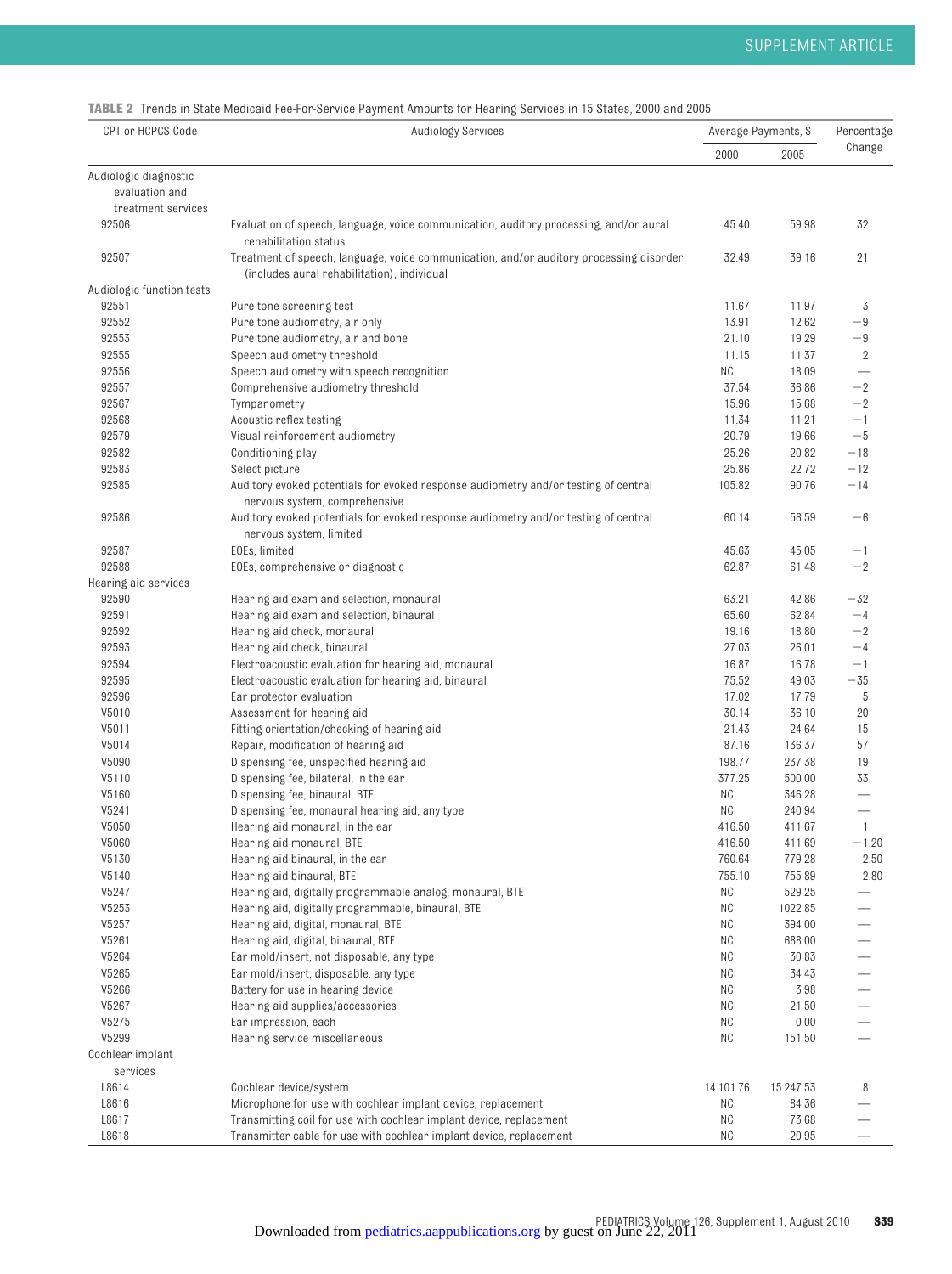| TABLE 2 | Continued |
|---------|-----------|
|---------|-----------|

| CPT or HCPCS Code | Audiology Services                                                                               |                | Average Payments, \$ |         |
|-------------------|--------------------------------------------------------------------------------------------------|----------------|----------------------|---------|
|                   |                                                                                                  | 2000           | 2005                 | Change  |
| L8619             | Cochlear implant external speech processor, replacement                                          | 5753.61        | 5366.23              | $-6.70$ |
| L8620             | Lithium ion battery for use with cochlear implant device, replacement, each                      | NC.            | 51.94                |         |
| L8621             | Zinc air battery for use with cochlear implant device, replacement, each                         | NC             | 0.85                 |         |
| L8622             | Alkaline battery for use with cochlear implant device, any size, replacement                     | NC.            | 0.59                 |         |
| 92510             | Aural rehabilitation, following cochlear implant with or without speech processor<br>programming | 73.32          | 81.63                | 11.30   |
| 92601             | Cochlear implant follow-up exam, $\leq 7$ y of age                                               | N <sub>C</sub> | 84.82                |         |
| 92602             | Reprogram cochlear implant, $\leq 7$ y of age                                                    | N <sub>C</sub> | 60.58                |         |
| 92603             | Cochlear implant follow-up exam, $>7$ y of age                                                   | N <sub>C</sub> | 57.79                |         |
| 92604             | Reprogram cochlear implant, $>7$ y of age                                                        | <b>NC</b>      | 40.40                |         |

NC indicates no code; EOEs, evoked otoacoustic emissions; BTE, behind the ear; —, not applicable.

States in our sample commonly established manual pricing policies for cochlear implant services, and a few states included the cochlear implant device and its replacement in the hospital payment for cochlear implant surgery. Three states included no codes for cochlear implants, and 4 states had no billable code for cochlear implant replacements.

In 2005, state Medicaid payments for the cochlear implant device in the 4 states that covered this code averaged \$15 248 and ranged from a low of \$14 074 to a high of \$17 127. Cochlear implant replacement fees in the 5 states that covered that code paid, on average, \$5366 (range: \$41.95–\$7352). On the basis of reported fee data, cochlear implant replacements were reimbursed at only 22% of the initial implant. Between 2000 and 2005, fees for initial cochlear implants increased by 8%, and fees for replacements decreased by almost 7%.

#### *Assistive Communication Services*

Only 3 of the 15 states allowed providers to bill for this service. Of the remaining states, 3 did not provide information about their payment policies, and 9 had no billable code. Although we found no change overall in the pattern of coverage and payment for assistive communication devices services since 2000, 3 states shifted their policies, mostly to be more restrictive.

# **Comparison of Medicaid to Medicare and Commercial Fees**

Average Medicaid fees in 2005 were compared with Medicare and commercial fees to examine the adequacy of Medicaid payment for 21 selected children's hearing services. Overall, Medicaid's fees were only 67% of Medicare's fees and only 38% of commercial fees. Table 3 shows that Medicare fees were consistently higher than Medicaid fees for the audiology services examined. As a proportion of Medicare fees, Medicaid fees ranged from a low of 45% to a high of 88%. As a proportion of commercial fees, Medicaid fees ranged from a low of 37% to a high of 112%. For all but 1 service, commercial fees were considerably higher than Medicaid fees.

State Medicaid agencies allow fee-forservice coverage for a broad range of diagnostic and evaluation tests and treatment services for children related to hearing loss but sometimes restrict reimbursement for specific hearing aid services, cochlear implant services, and assistive communication services. The extent to which these services were covered under EPSDT was not examined as a part of this study. However, federal EPSDT law obligates states to pay for medically necessary services to correct or ameliorate physical conditions identified by a screen regardless of whether the service or item is otherwise included in the state Medicaid plan.20 Therefore, it may be possible that, on an individual case basis, states approve and cover audiology services for which they do not have billable codes.

#### **CONCLUSIONS**

Although a relatively broad array of hearing services for children are covered by state Medicaid programs, fees are low: only 67% as much as Medicare fees and 38% as much as commercial fees for the same services. The impact of such low fees is that providers are less likely to see Medicaid patients, which contributes to the difficulty that children with hearing loss have in getting the services they need. Since 2000, Medicaid fees for more than half of all hearing services for children examined actually declined in our 15-state sample. Thus, it is not surprising that state EHDI coordinators report difficulty in getting audiological evaluations completed for infants who are referred from the newborn hearingscreening programs. There was also significant variation among states in the level of Medicaid reimbursement for most hearing services for children. This variation is not accounted for by whether a state is rural or urban or whether a state has a low or high average per-capita income. It does suggest that the quality of services for hearing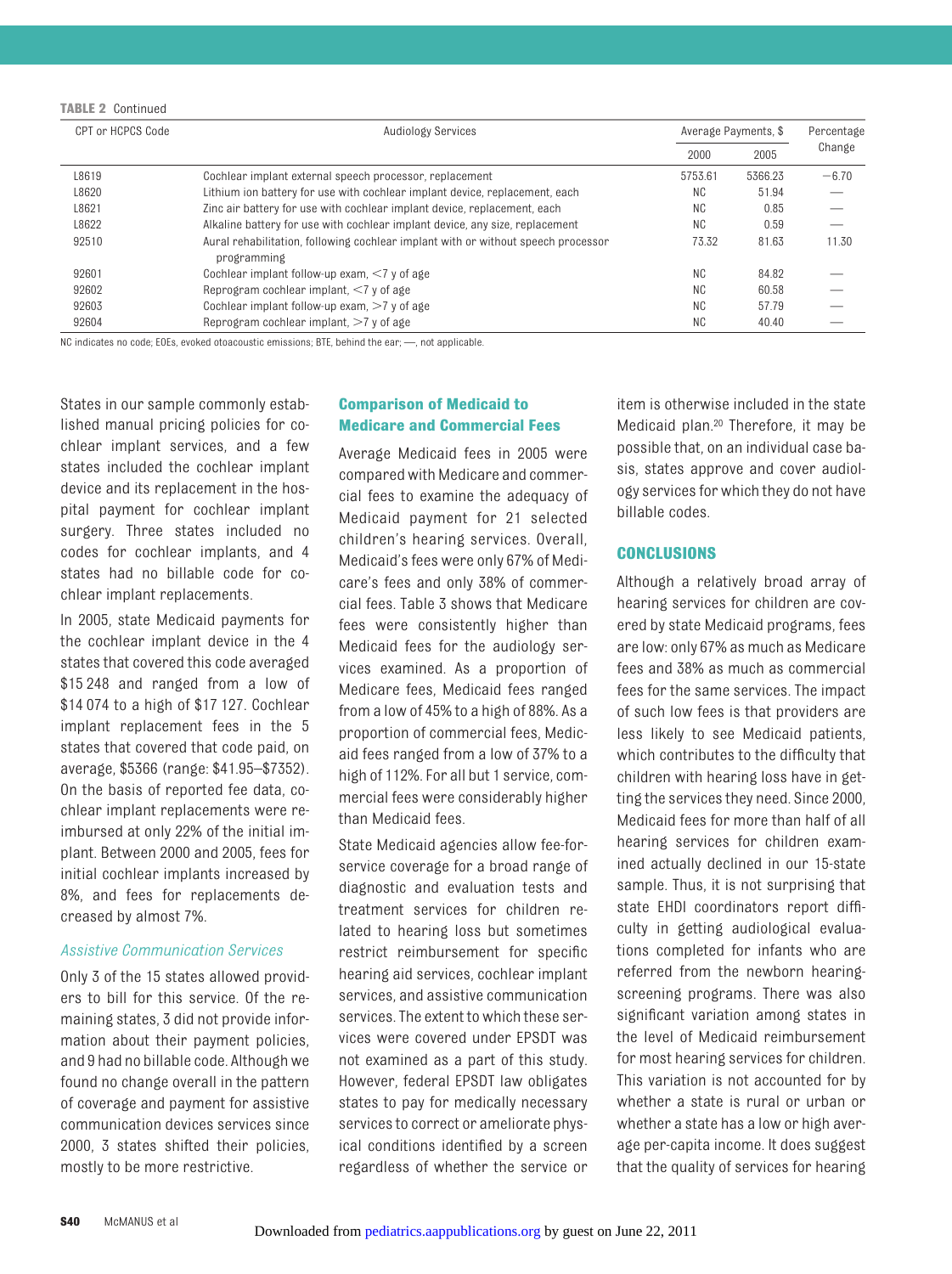**TABLE 3** Comparison of Average Medicaid to Average Medicare and Commercial Fees for Selected Audiology Services, 2005

| Selected<br>CPT Code | Audiology Services                                                                                                                        |       | Medicaid Average<br>2005      | Medicare<br>Average | <b>Medicaid Fees</b><br>as Percentage | Commercial<br>Average | <b>Medicaid Fees</b><br>as Percentage |
|----------------------|-------------------------------------------------------------------------------------------------------------------------------------------|-------|-------------------------------|---------------------|---------------------------------------|-----------------------|---------------------------------------|
|                      |                                                                                                                                           | \$    | No. of<br>Reporting<br>States | 2005<br>Fees, \$    | of Medicare<br>Fees                   | 2005 Fees, \$         | of Commercial<br>Fees                 |
| 92506                | Evaluation of speech, language, voice communication,<br>auditory processing, and/or aural rehabilitation status                           | 59.98 | 13                            | 131.88              | 45                                    | 114.66                | 52                                    |
| 92507                | Treatment of speech, language, voice communication, and/or<br>auditory processing disorder (includes aural<br>rehabilitation), individual | 39.16 | 13                            | 62.53               | 63                                    | 81.42                 | 48                                    |
| 92552                | Pure tone audiometry, air only                                                                                                            | 12.62 | 15                            | 118.19              | 69                                    | 19.59                 | 64                                    |
| 92553                | Pure tone audiometry, air and bone                                                                                                        | 19.29 | 14                            | 27.29               | 71                                    | 27.55                 | 70                                    |
| 92555                | Speech audiometry threshold                                                                                                               | 11.37 | 14                            | 15.92               | 71                                    | 18.04                 | 63                                    |
| 92556                | Speech audiometry with speech recognition                                                                                                 | 18.09 | 15                            | 23.88               | 76                                    | 24.94                 | 73                                    |
| 92557                | Comprehensive audiometry threshold                                                                                                        | 36.86 | 15                            | 49.65               | 74                                    | 51.10                 | 72                                    |
| 92567                | Tympanometry                                                                                                                              | 15.68 | 15                            | 21.98               | 71                                    | 22.78                 | 69                                    |
| 92568                | Acoustic reflex testing                                                                                                                   | 11.21 | 15                            | 15.92               | 70                                    | 15.91                 | 70                                    |
| 92579                | Visual reinforcement audiometry                                                                                                           | 19.66 | 14                            | 29.94               | 66                                    | 39.96                 | 49                                    |
| 92582                | Conditioning play                                                                                                                         | 20.82 | 13                            | 29.94               | 70                                    | 39.48                 | 53                                    |
| 92583                | Select picture                                                                                                                            | 22.72 | 11                            | 36.76               | 62                                    | 38.75                 | 59                                    |
| 92585                | Auditory evoked potentials for evoked response audiometry<br>and/or testing of central nervous system, comprehensive                      | 90.76 | 15                            | 103.46              | 88                                    | 150.40                | 60                                    |
| 92586                | Auditory evoked potentials for evoked response audiometry<br>and/or testing of central nervous system, limited                            | 56.59 | 11                            | 75.42               | 75                                    | 87.71                 | 68                                    |
| 92587                | EOEs, limited                                                                                                                             | 45.05 | 15                            | 61.39               | 73                                    | 82.01                 | 55                                    |
| 92588                | EOEs, comprehensive or diagnostic                                                                                                         | 61.48 | 15                            | 80.72               | 76                                    | 82.46                 | 75                                    |
| 92510                | Aural rehabilitation following cochlear implant                                                                                           | 81.63 | 12                            | 138.33              | 59                                    | 112.45                | 73                                    |
| 92601                | Cochlear implant follow-up exam, $\leq 7$ y of age                                                                                        | 84.82 | 11                            | 135.29              | 63                                    | 75.96                 | 112                                   |
| 92602                | Reprogram cochlear implant, $<$ 7 y of age                                                                                                | 60.58 | 11                            | 92.85               | 65                                    | 113.56                | 53                                    |
| 92603                | Cochlear implant follow-up exam, $>7$ y of age                                                                                            | 57.79 | 11                            | 83.75               | 69                                    | 154.13                | 37                                    |
| 92604                | Reprogram cochlear implant, $>7$ y of age                                                                                                 | 40.40 | 11                            | 53.81               | 75                                    | 87.74                 | 46                                    |

EOEs indicates evoked otoacoustic emissions.

loss that a child receives depends, in part, on where he or she lives.

Data from this study reveal a consistent pattern of inadequate Medicaid payment levels for a broad set of services related to hearing loss among infants and young children. Such low rates likely have negative consequences for access to audiology services by children from low-income families. At issue, therefore, is the extent to which states are meeting the federal requirement that payments be sufficient to enlist enough providers so that care and services are available to the general population in the geographic area.

Although the study was based on data from 2000 and 2005 in only 15 states, it

# still provides important information that can be used to improve services for infants and young children with hearing loss across the country. Participating states were from all regions of the country and were diverse with respect to population density, percapita income, health care delivery systems, and cultural characteristics of the population. The findings and trends in these data are particularly important given that more current data have not been reported.

Given the benefits that accrue to infants and young children with hearing loss when they receive timely and appropriate hearing services,14 there is a need to find ways to increase Medicaid reimbursement rates for hearing services to young children. Making Medicaid fees comparable to Medicare and commercial fees would be an ideal solution, and it would require closer collaboration between state and federal governmental agencies, state legislatures, state EHDI programs, and consumer groups.

#### **ACKNOWLEDGMENT**

The work reported in this article was funded in part by the US Department of Health and Human Services, Health Resources and Services Administration, Maternal and Child Health Bureau, under cooperative agreement U52MC04391 with the National Center for Hearing Assessment and Management at Utah State University.

#### **REFERENCES**

1. White KR, Forsman I, Eichwald J, Munoz K. The evolution of early hearing detection and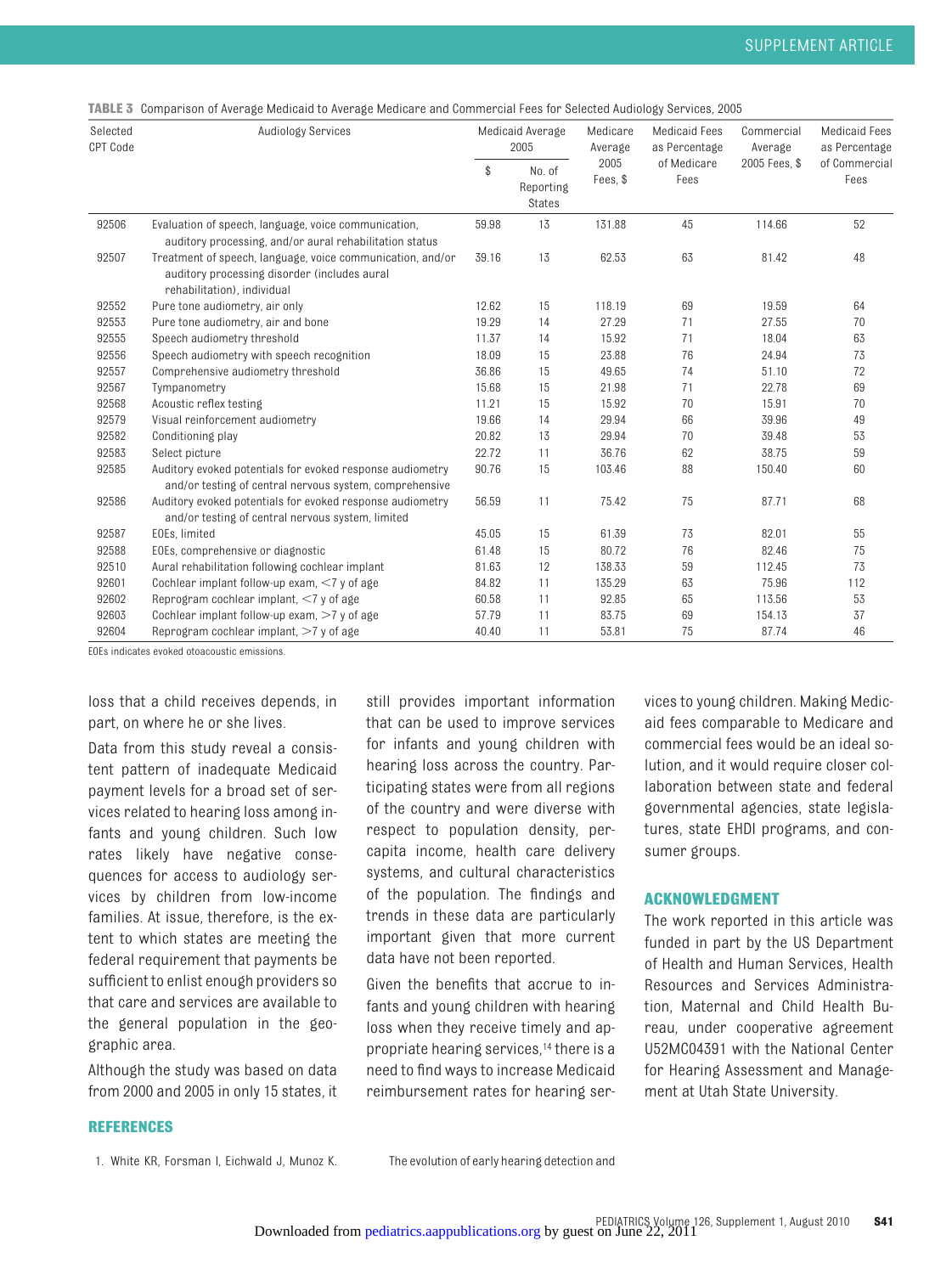intervention programs in the United States. *Semin Perinatol.* 2010;34(2):170 –179

- 2. Gallagher TM. US doctoral education: critical shortages and plans for reshaping the future. *Folia Phoniatr Logop.* 2006;58(1): 32–35
- 3. Garber S, Ridgley MS, Bradley M, Chin KW. Payment under public and private insurance and accessto cochlear implants. *Arch Otolaryngol Head Neck Surg.* 2002;128(10):1145–1152
- 4. American Academy of Pediatrics. AAP fact sheet. Available at: www.aap.org/visit/ facts.htm. Accessed June 3, 2009
- 5. Perrin JM. EPSDT (Early and Periodic Screening, Diagnosis, and Treatment): a primer in time of change. *Ambul Pediatr.* 2006;6(2):63–64
- 6. Merlis M. Medicaid reimbursement policy: CRS report to Congress. Available at: www. markmerlis.com/RL32644.pdf. Accessed June 4, 2010
- 7. Shulman S, Besculides M, Saltzman A, Ireys H, White KR, Forsman I. Evaluation of the universal newborn hearing screening and intervention program. *Pediatrics.* 2010;126(2 suppl 1). Available at: www.pediatrics.org/cgi/content/ full/126/2/Supplement\_1/S19
- 8. Russ SA, Hanna D, DesGeorges J, Forsman I. Improving follow-up to newborn hearing

screening: a learning-collaborative experience. *Pediatrics.* 2010;126(2 suppl 1). Available at: www.pediatrics.org/cgi/content/ full/126/2/Supplement\_1/S59

- 9. Peters CP. EPSDT: Medicaid's critical but controversial benefits program for children. *NHPF Issue Brief.* 2006;20(819):1–24
- 10. Fox HB. Children not the target of major Medicaid cuts but still affected by states' fiscal decisions. *Health Aff (Millwood).* 2004; 23(5):268 –270
- 11. American Speech-Language-Hearing Association. Hearing screening. Available at: www.asha.org/public/hearing/testing. Accessed June 3, 2009
- 12. American Academy of Pediatrics, Task Force on Newborn and Infant Hearing. Newborn and infant hearing loss: detection and intervention. *Pediatrics.* 1999;103(2): 527–530
- 13. American Speech-Language-Hearing Association. Guidelines for audiology services in the schools. *ASHA.* 1993:35(suppl  $10$ ) $.24 - 32$
- 14. American Academy of Pediatrics, Joint Committee on Infant Hearing. Year 2007 position statement: principles and guidelines for early hearing detection and in-

tervention programs. *Pediatrics.* 2007; 120(4):898 –921

- 15. Office of Disease Prevention and Health Promotion. Healthy People 2009. Available at: www.healthypeople.gov. Accessed June 4, 2009
- 16. National Center for Hearing Assessment and Management. EHDI legislation. Available at: www.infanthearing.org/legislative/ index.html. Accessed June 4, 2009
- 17. McManus MA, Hayden MS, Fox HB. *Medicaid Reimbursement of Hearing Services for Children*. Washington, DC: Maternal and Child Health Policy Research Center; 2001
- 18. American Speech-Language-Hearing Association. Medicare fee schedules issued for 2005. Available at: www.asha.org/Publications/ leader/2004/041214/041214d.htm. Accessed June 3, 2009
- 19. Milliman. Health cost guidelines. Available at: www.milliman.com/expertise/healthcare/ products-tools/health-cost-guidelines. Accessed May 10, 2009
- 20. Centers for Medicare and Medicaid Services. EPSDT benefits. Available at: www. cms.hhs.gov/MedicaidEarlyPeriodicScrn/02 Benefits.asp#TopOfPage. Accessed June 4, 2009